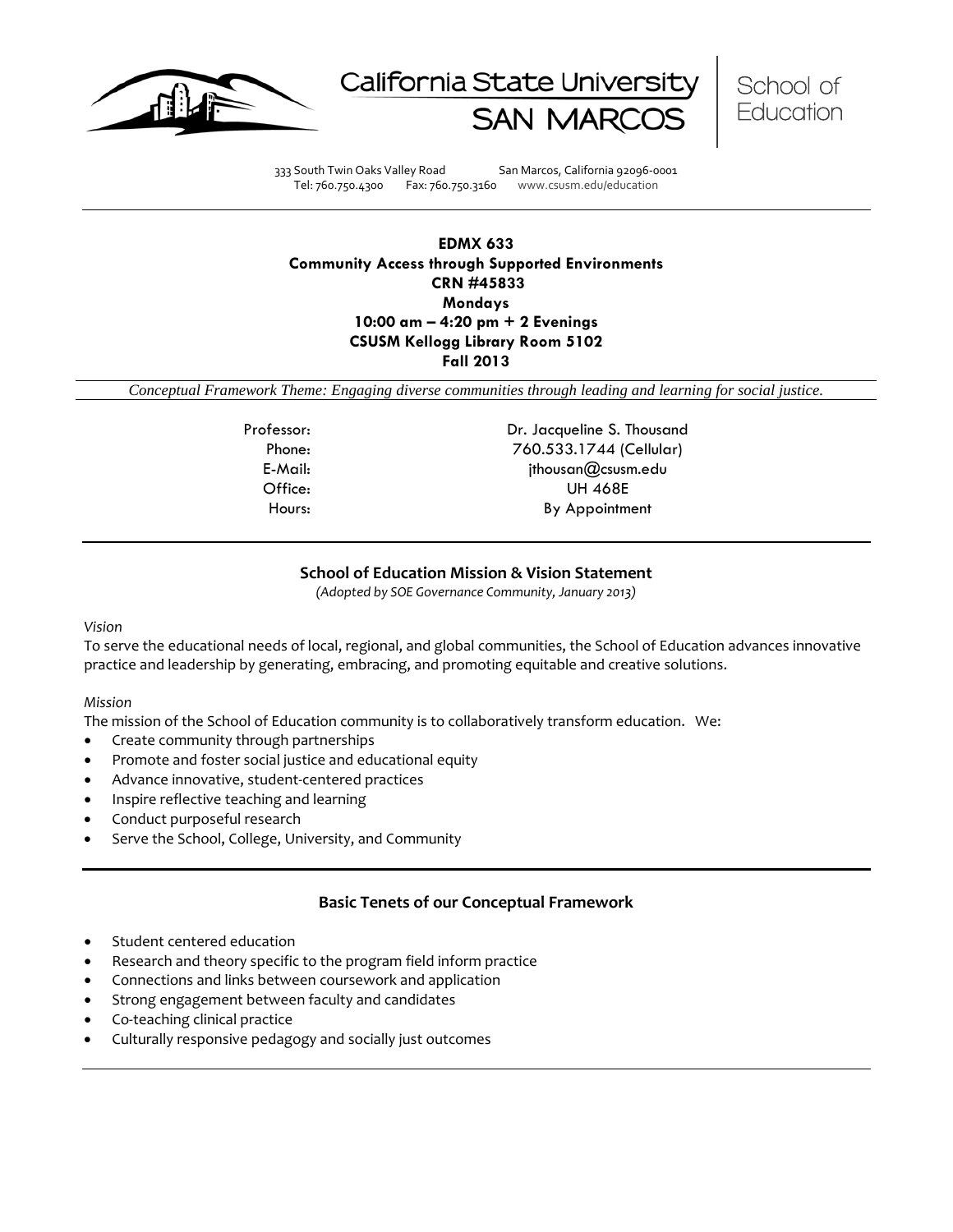# **Table of Contents**

# **COURSE DESCRIPTION**

<span id="page-1-0"></span>Focuses on methods and strategies for facilitating learner access and growth in academic, social relationship, communication, vocational, personal, recreational, community, and functional life skill domains. Emphasizes the development and implementation of positive behavioral support plans and interventions that address students' behavioral, social, and motivational needs as well as transition planning, family-centered assessment, student empowerment, conflict resolution, and friendship development.

# <span id="page-1-2"></span><span id="page-1-1"></span>**Texts and Text Abbreviations**

### **Required Texts, Web Sites and Materials**

- Gallaher, B. & Hinkleman, K. (2012). *Intentional teaming: Shifting organizational culture.* Toronto, ON: Inclusion Press. (Text purchased in EDMX 631 for \$17.50)
- Kagan, S., Kyle, P., & Scott, S. (2004). *Win-win discipline: Strategies for all discipline problems.* San Clemente, CA: Kagan Publishing. (KKS) (Order directly from Kagan Publishing.)
- Snell, M. E. & Brown F. (2011). Instruction of students with severe disabilities. Boston: Pearson. (S&B) [Also used in EDMX 622, 627, 631, 632, and 635]
- <span id="page-1-3"></span> Villa, R., Thousand, J., & Nevin, A. (2010). *Collaborating with students in instruction and decision making: The untapped resource.* Thousand Oaks, CA: Corwin Press. (VTN)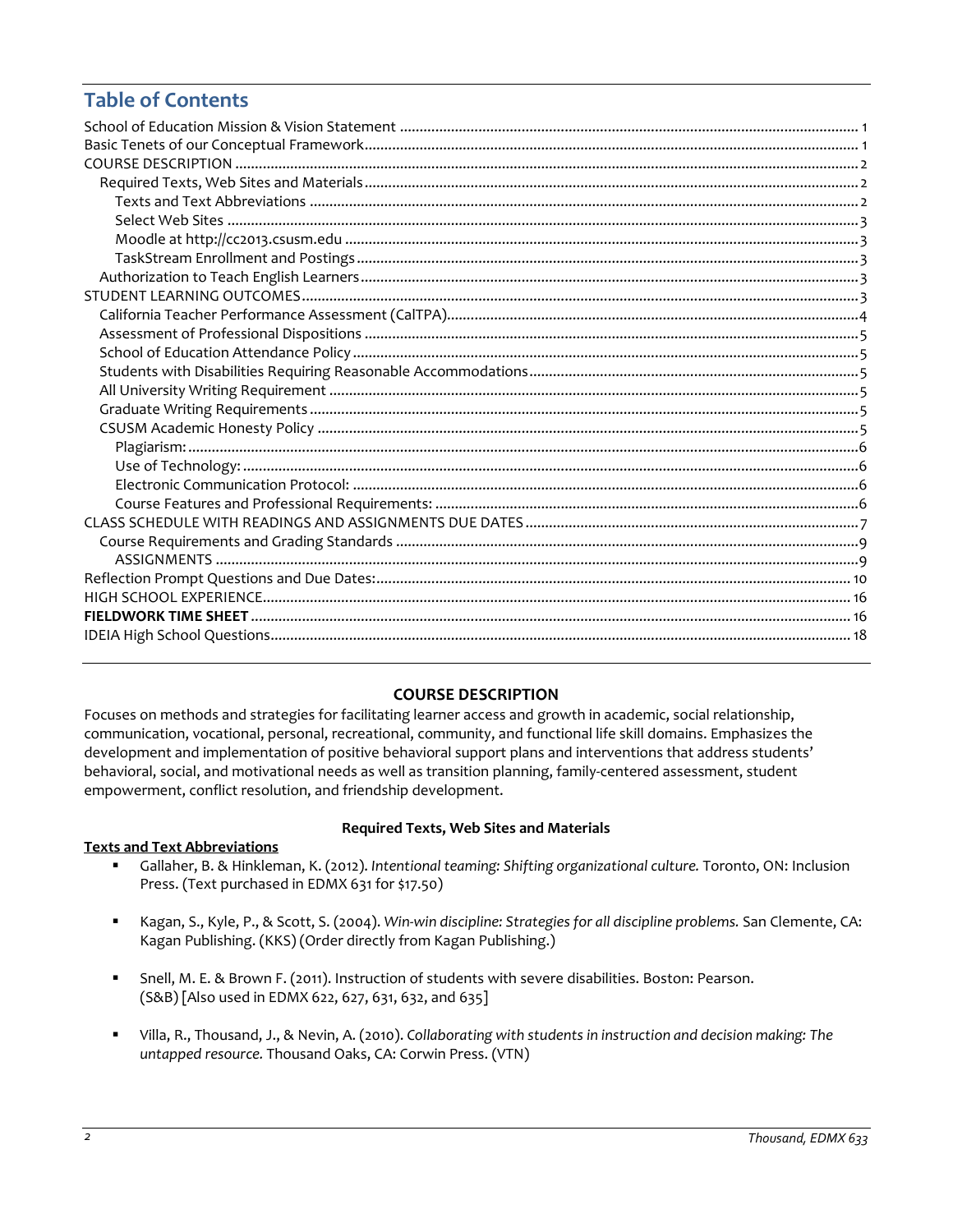# **Select Web Sites**

[www.cde.ca.gov/be/st/ss/documents/healthstandmar08.pdf](http://www.cde.ca.gov/be/st/ss/documents/healthstandmar08.pdf) Health Education Content Standards <http://www.cde.ca.gov/ci/he/cf/> extended the state of the Health Frameworks for CA Public Schools [www.nichcy.org](http://www.nichcy.org/) National Dissemination Center for Children with Disabilities [www.pbis.org/PBISandlaw.htm](http://www.pbis.org/PBISandlaw.htm) **Positive Behavior Supports and the Law** [www.pent.ca.gov](http://www.pent.ca.gov/) Positive Environment, Network of Trainers [www.studentledieps.org](http://www.studentledieps.org/) and the student Led IEPs of the student Led IEPs of the Student Led IEPs [www.bookladymel.com/thinkingmaps.htm](http://www.bookladymel.com/thinkingmaps.htm) Graphic Organizers and Graphic Organizers [www.helensandersonassociates.co.uk/reading-room/how/person-centred-planning.aspx](http://www.helensandersonassociates.co.uk/reading-room/how/person-centred-planning.aspx) MAPs <http://www.youtube.com/watch?v=k0xgjUhEG3U> Big Bang Theory – Friendship Algorithm

# <span id="page-2-0"></span>**Moodle at http://cc2013.csusm.edu**

Moodle site provides the syllabus, rubrics at assignment "drop boxes," examples of assignments, and reading materials (as pdfs and word documents) not included in texts or at websites.

# <span id="page-2-1"></span>**TaskStream Enrollment and Postings**

The School of Education uses TaskStream to manage candidates' TPE, clinical practice, signature assignment, and disposition assessments. Candidates must be enrolled in TaskStream throughout the Mild/Moderate and Moderate/Severe Education Specialist program(s). Enrollment fees are paid by going to [www.taskstream.com](http://www.taskstrem.com/) and registering for at least one year. Concurrent candidates and candidates completing both the Mild/Moderate and Moderate/Severe credentials should enroll for at least two years. After enrolling, access the Education Specialist program - *Prelim Mild/Mod & Mod/Sev Ed Spec Credential 2013* - by going to your home page, finding the Self-Enrollment area and clicking the *Enter Code* button. Then enter *edspecialist* as the program code. If this is the correct program, click the *Enroll* button. The Education Specialist program now will show up on your TaskStream home page when you log in. Be sure to remember your own exact enrollment name and password.

### **Authorization to Teach English Learners**

<span id="page-2-2"></span>This credential program has been specifically designed to prepare teachers for the diversity of languages often encountered in California public school classrooms. The authorization to teach English learners is met through the infusion of content and experiences within the credential program, as well as additional coursework. Candidates successfully completing this program receive a credential with authorization to teach English learners. *(Approved by CCTC in SB 2042 Program Standards, August 02)*

# **STUDENT LEARNING OUTCOMES**

<span id="page-2-3"></span>Candidates demonstrate knowledge and skills in:

### **1.0 Practices to Promote Community, Self-Discipline, and Positive Behavior Supports**

- 1.1 the use of formal and informal cooperative group learning structures and class meetings to create a caring and cooperative classroom climate
- 1.2 the use of a "pyramid" hierarchy of classroom management and intervention skills to prevent behavioral disruptions and create a climate of responsibility
- 1.3 the design, implementation, and evaluation of programs to teach and/or strengthen appropriate behavior and reduce unacceptable behavior through observation, ecological analysis, and interpretation of the communicative intent of behavior
- 1.4 crafting effective behavioral supports for students with diverse behavioral, communication, and learning characteristics
- 1.5 the use of peer tutoring, partner learning, and peer mediation curriculum to promote natural peer supports and peer mediated instruction, support, and problem solving
- 1.6 student, family, and teacher involvement in IEP, ITP, and age of majority rights activities at the secondary level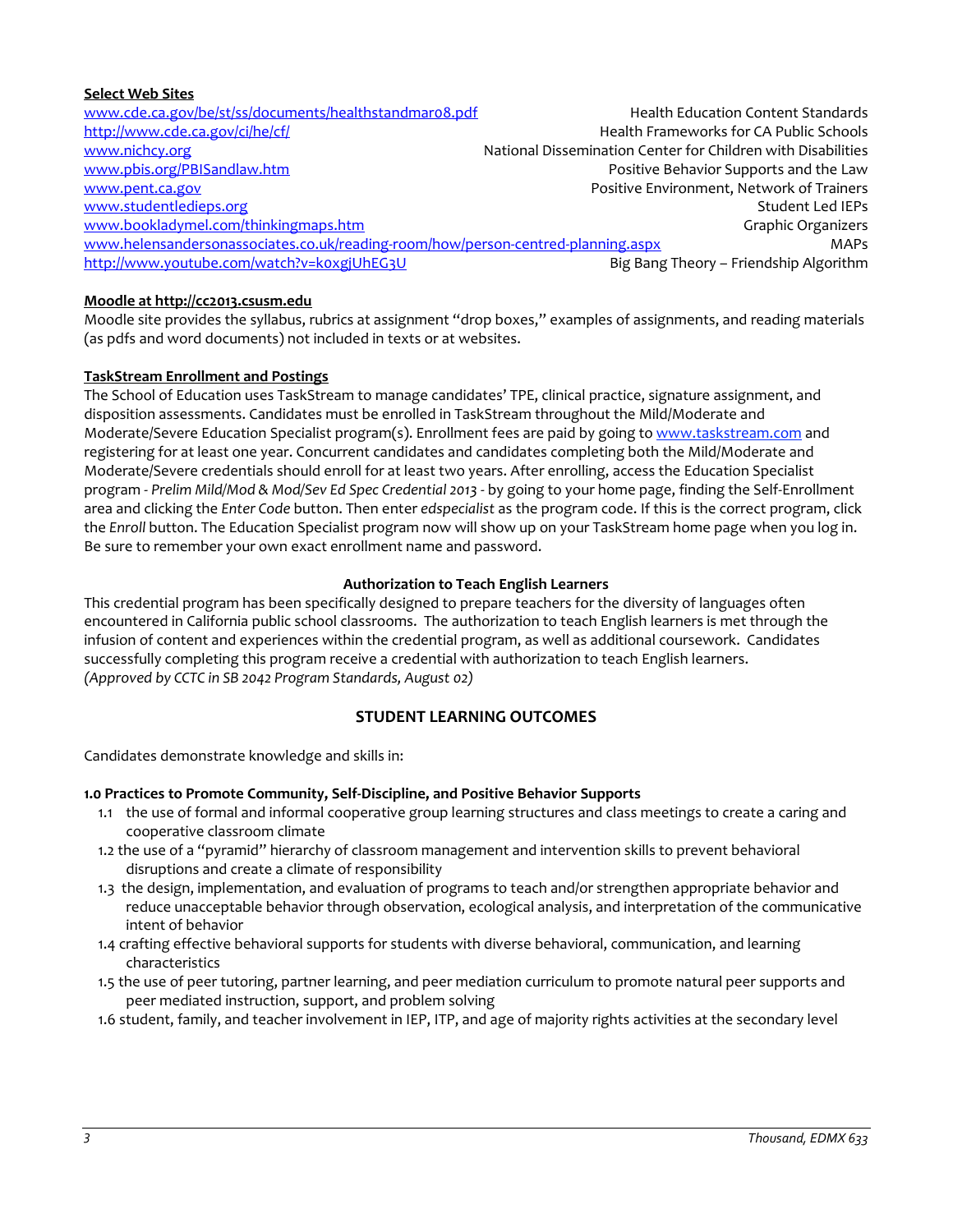# **2.0 Social Relationships**

- 2.1 methods for creating a positive school climate, developing a community of learners, and facilitating social behavior in diverse educational settings based upon the Circle of Courage
- 2.2 the integration of social skills and social skill curricula into the general education curriculum and cooperative group learning and partner learning structures
- 2.3 methods for teaching interpersonal skills, including conflict resolution
- 2.4 the use of Circles of Friends and other friendship-building methods to build social networks
- 2.5 the use of assessment methods such as MAPS to identify IEP goals and objectives that address valued life outcomes, including social relationships

# **3.0 Effective Communication and Self Determination**

3.1 the preparation of students to be self advocates, using principles of self determination

- 3.2 accurately detecting and interpreting the communicative intent of behavior (e.g., via Process Communication)
- 3.3 the identification of communication supports for students with communication challenges

# **4.0 Inclusion in General Education Curriculum and Community**

- 4.1 the use of creative problem solving to formulate supports for students who present behavioral challenges or who have disabilities so they can meaningfully participate in shared activities in general education and community environments
- 4.2 the use of ecological analysis, functional analysis of behavior, and principles of positive behavioral supports to facilitate participation in inclusive settings
- 4.3 the use of person-centered approaches (e.g., MAPs, Multiple Intelligences) to assess and develop instruction, IEP goals, and Individualized Transition Plan goals and activities for school-age and post-secondary employment, living, and continuing education opportunities

# **Education Specialist Standards Primarily Addressed in EDMX 633**

Program Standard 4: Effective Communication and Collaborative Partnerships Program Standard 11: Typical and Atypical Development Program Standard 12: Behavioral, Social, and Environmental Supports for Learning Program Standard 13: Curriculum and Instruction of Students with Disabilities Program Standard 14: Creating Health Learning Environment Mild/Mod Standard 3: Planning and Implementing Mild/Moderate Curriculum and Instruction Mild/Mod Standard 4: Positive Behavior Support Mod/Severe Standard 3: Developing Social Interaction Skills and Facilitating Social Context Mod/Severe Standard 4: Assessment, Program Planning, and Instruction Mod/Severe Standard 6: Positive Behavior Support

# **California Teacher Performance Assessment (CalTPA)**

<span id="page-3-0"></span>Beginning July 1, 2008 all California credential candidates must successfully complete a state-approved system of teacher performance assessment (TPA), to be embedded in the credential program of preparation. At CSUSM this assessment system is called the CalTPA or the TPA for short.

To assist your successful completion of the TPA, a series of informational seminars are offered over the course of the program. TPA related questions and logistical concerns are to be addressed during the seminars. Your attendance to TPA seminars will greatly contribute to your success on the assessment.

Additionally, SoE classes use common pedagogical language, lesson plans (lesson designs), and unit plans (unit designs) in order to support and ensure your success on the TPA and more importantly in your credential program.

<span id="page-3-1"></span>The CalTPA Candidate Handbook, TPA seminar schedule, and other TPA support materials can be found on the SoE website: <http://www.csusm.edu/education/CalTPA/ProgramMaterialsTPA.html>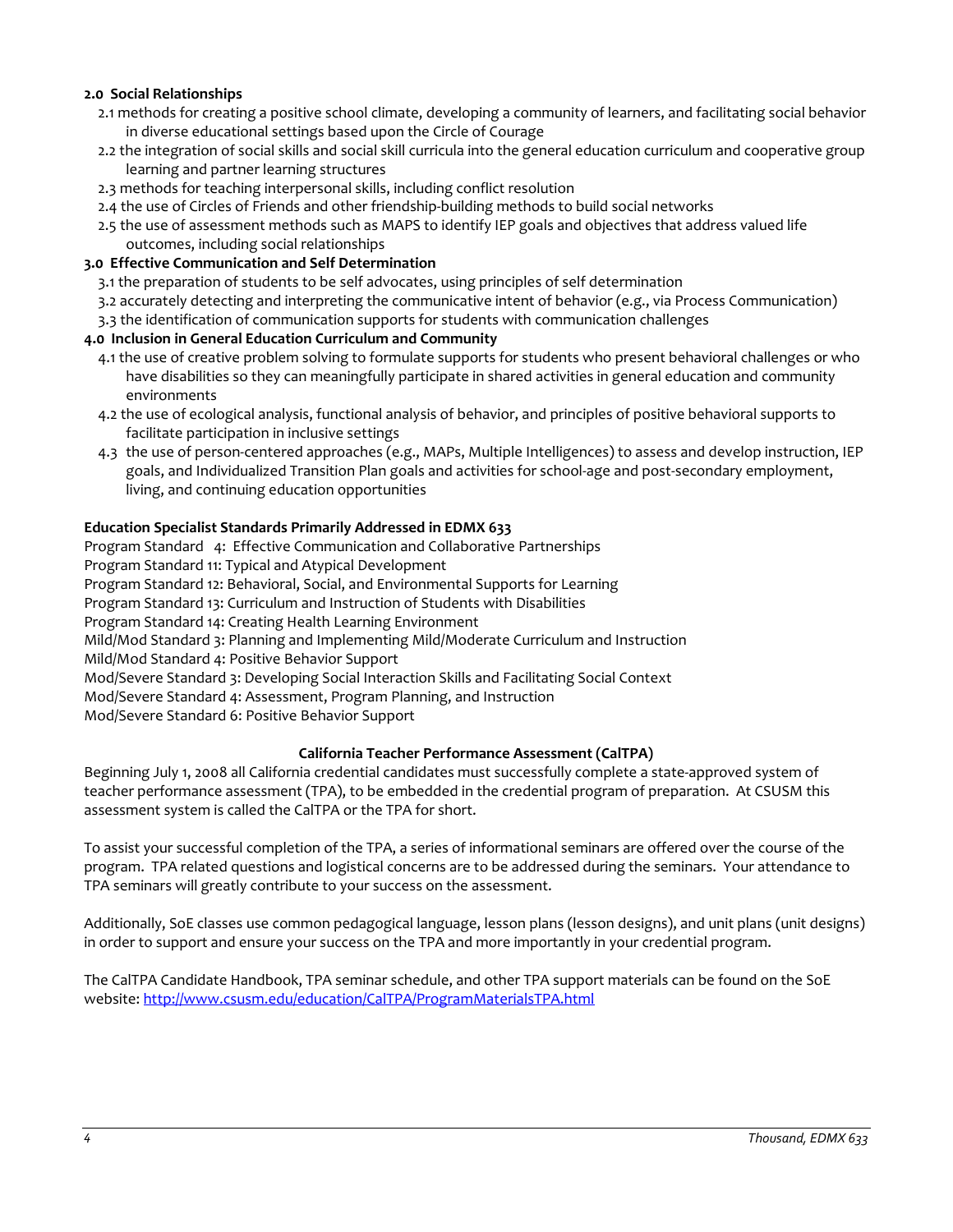### **Assessment of Professional Dispositions**

Assessing a candidate's dispositions within a professional preparation program recognizes that teaching and working with learners of all ages requires not only specific content knowledge and pedagogical skills, but also positive attitudes about multiple dimensions of the profession. The School of Education has identified six dispositions – social justice and equity, collaboration, critical thinking, professional ethics, reflective teaching and learning, and life-long learning - and developed an assessment rubric. For each disposition, there are four levels of performance - *unacceptable*, *approaches target, meets target*, and *meets advanced target*. The rubric for the levels of performance offers measurable behaviors and examples for each disposition. The assessment of dispositions includes a self-assessment by the candidate and is designed to provide candidates with ongoing feedback for their growth in professional disposition. Candidates are expected to meet the level of *meets target* during the program. Please find the Education Specialist Profession Dispositions at<http://www.csusm.edu/education/ClinicalPractice/HandbookSPED.html>

# **School of Education Attendance Policy**

<span id="page-4-0"></span>Due to the dynamic and interactive nature of courses in the School of Education, all candidates are expected to attend all classes and participate actively. At a minimum, candidates must attend more than 80% of class time, or s/he may not receive a passing grade for the course at the discretion of the instructor. Individual instructors may adopt more stringent attendance requirements. Should the candidate have extenuating circumstances, s/he should contact the instructor as soon as possible. *(Adopted by the COE Governance Community, December, 1997).*

# **Students with Disabilities Requiring Reasonable Accommodations**

<span id="page-4-1"></span>Candidates with disabilities who require reasonable accommodations must be approved for services by providing appropriate and recent documentation to the Office of Disable Student Services (DSS). This office is located in Craven Hall 4300, and can be contacted by phone at (760) 750-4905, or TTY (760) 750-4909. Candidates authorized by DSS to receive reasonable accommodations should meet with their instructor during office hours or, in order to ensure confidentiality, in a more private setting.

# **All University Writing Requirement**

<span id="page-4-2"></span>This course ensures that the university's minimum 2,500-word per course writing requirement is met through the course assignments, reflections, and postings for Education Specialist standards assigned to this course.

# **Graduate Writing Requirements**

<span id="page-4-3"></span>The California State University maintains a Graduation Writing Assessment Requirement (GWAR) for master's candidates. This requirement must be achieved prior to Advancement to Candidacy. A master's candidate will satisfy the graduate writing requirement by receiving a passing score on a written product as assessed with the GWAR rubric. Toward the goal of providing opportunity for graduate students in the School of Education to satisfy the writing requirement, papers in graduate classes are expected to adhere to writing and format style guidelines described in the sixth edition of the *Publication Manual of the American Psychological Association* (aka, *APA Manual*). This manual is a required across all graduate-level (600-level) courses.

### **CSUSM Academic Honesty Policy**

<span id="page-4-4"></span>"Students will be expected to adhere to standards of academic honesty and integrity, as outlined in the Student Academic Honesty Policy. All written work and oral presentation assignments must be original work. All ideas/materials that are borrowed from other sources must have appropriate references to the original sources. Any quoted material should give credit to the source and be punctuated with quotation marks.

Students are responsible for honest completion of their work including examinations. There will be no tolerance for infractions. If you believe there has been an infraction by someone in the class, please bring it to the instructor's attention. The instructor reserves the right to discipline any student for academic dishonesty in accordance with the general rules and regulations of the university. Disciplinary action may include the lowering of grades and/or the assignment of a failing grade for an exam, assignment, or the class as a whole."

<span id="page-4-5"></span>Incidents of Academic Dishonesty will be reported to the Dean of Students. Sanctions at the University level may include suspension or expulsion from the University.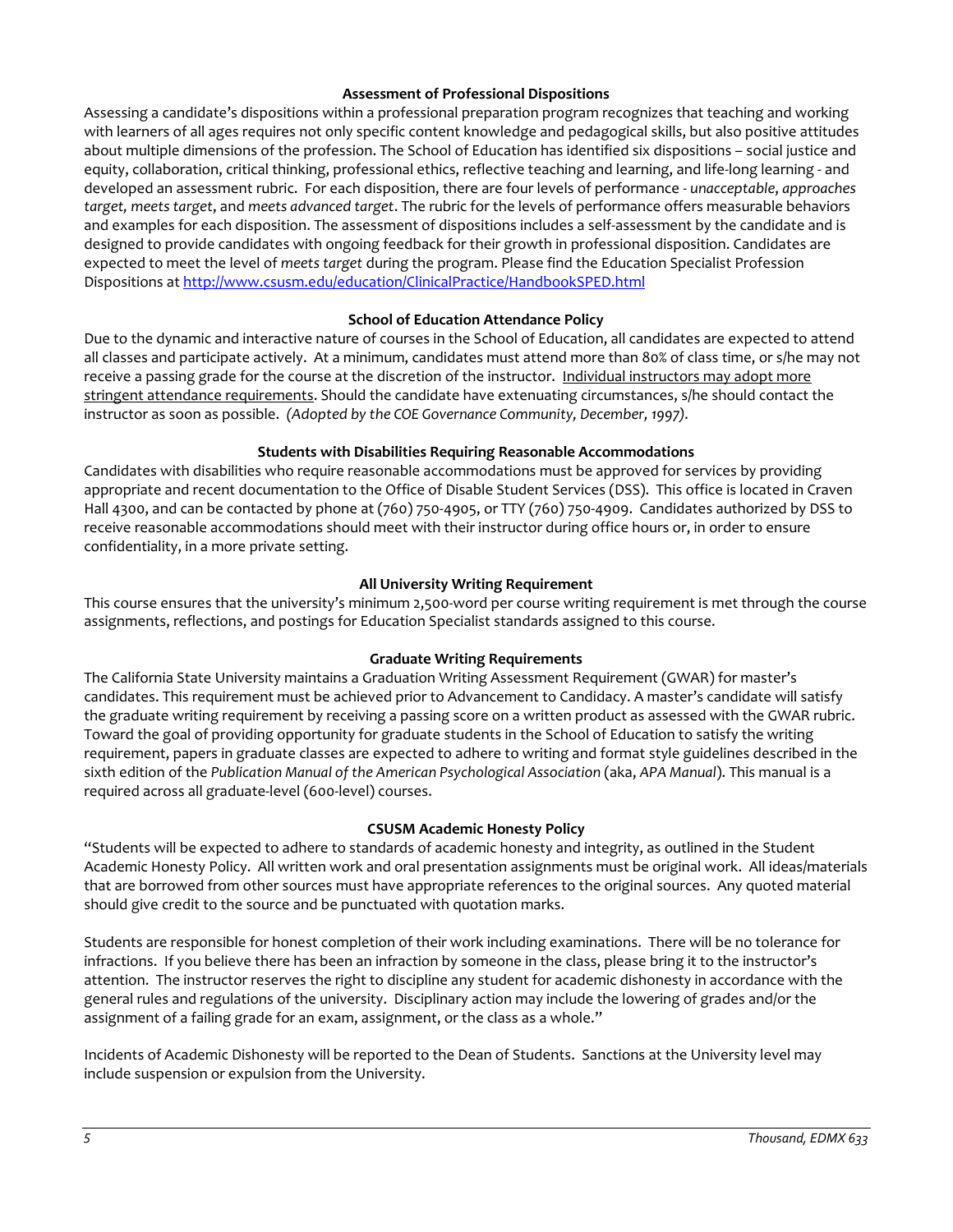# **Plagiarism:**

As an educator, it is expected that each candidate will do his/her own work, and contribute equally to group projects and processes. Plagiarism or cheating is unacceptable under any circumstances. If you are in doubt about whether your work is paraphrased or plagiarized see the Plagiarism Prevention for Students website [http://library.csusm.edu/plagiarism/index.html.](http://library.csusm.edu/plagiarism/index.html) If there are questions about academic honesty, please consult the University catalog.

### <span id="page-5-0"></span>**Use of Technology:**

Candidates are expected to demonstrate competency in the use of various forms of technology (i.e. word processing, electronic mail, Moodle, use of the Internet, and/or multimedia presentations). Specific requirements for course assignments with regard to technology are at the discretion of the instructor. Keep a digital copy of all assignments for use in your teaching portfolio. All assignments will be submitted online, and some will be submitted in hard copy as well. Details will be given in class.

#### <span id="page-5-1"></span>**Electronic Communication Protocol:**

Electronic correspondence is a part of your professional interactions. If you need to contact the instructor, e-mail is often the easiest way to do so. It is my intention to respond to all received e-mails in a timely manner. Please be reminded that e-mail and on-line discussions are a very specific form of communication, with their own nuances and etiquette. For instance, electronic messages sent in all upper case (or lower case) letters, major typos, or slang, often communicate more than the sender originally intended. With that said, please be mindful of all e-mail and on-line discussion messages you send to your colleagues, to faculty members in the School of Education, or to persons within the greater educational community. All electronic messages should be crafted with professionalism and care. Things to consider:

- Would I say in person what this electronic message specifically says?
- How could this message be misconstrued?
- Does this message represent my highest self?
- Am I sending this electronic message to avoid a face-to-face conversation?

In addition, if there is ever a concern with an electronic message sent to you, please talk with the author in person in order to correct any confusion.

### <span id="page-5-2"></span>**Course Features and Professional Requirements:**

**Person-First Language.** "Person-first" language (e.g., "Student with Down syndrome" rather than "Down syndrome student") must be used throughout all written and oral assignments and discussions.

**Moodle Use and Class Preparation.** Examine the course Moodle website at least twice weekly for messages and newly posted materials and resources. Download materials needed for each class *prior* to class and bring to class all required resources.

**Written Work.** Word-process and keep and electronic copy of all written work. You will want these for your records and use as professional portfolio entries.

**Timeliness.** Complete and submit all assignments on the due dates for full credit. If you have extraordinary circumstances that impact completion of your assignments or have questions or concerns, please contact the instructor(s) immediately.

**Participation.** Participate actively in class discussions and group activities and demonstrate positive interpersonal skills with classmates, the instructors, and guests.

|               |        | Peer Buddy. Select at least two class "buddies" ensure you receive handouts and information if you miss class. |
|---------------|--------|----------------------------------------------------------------------------------------------------------------|
| Buddy's Name: | Phone: | e-mail:                                                                                                        |
| Buddy's Name: | Phone: | e-mail:                                                                                                        |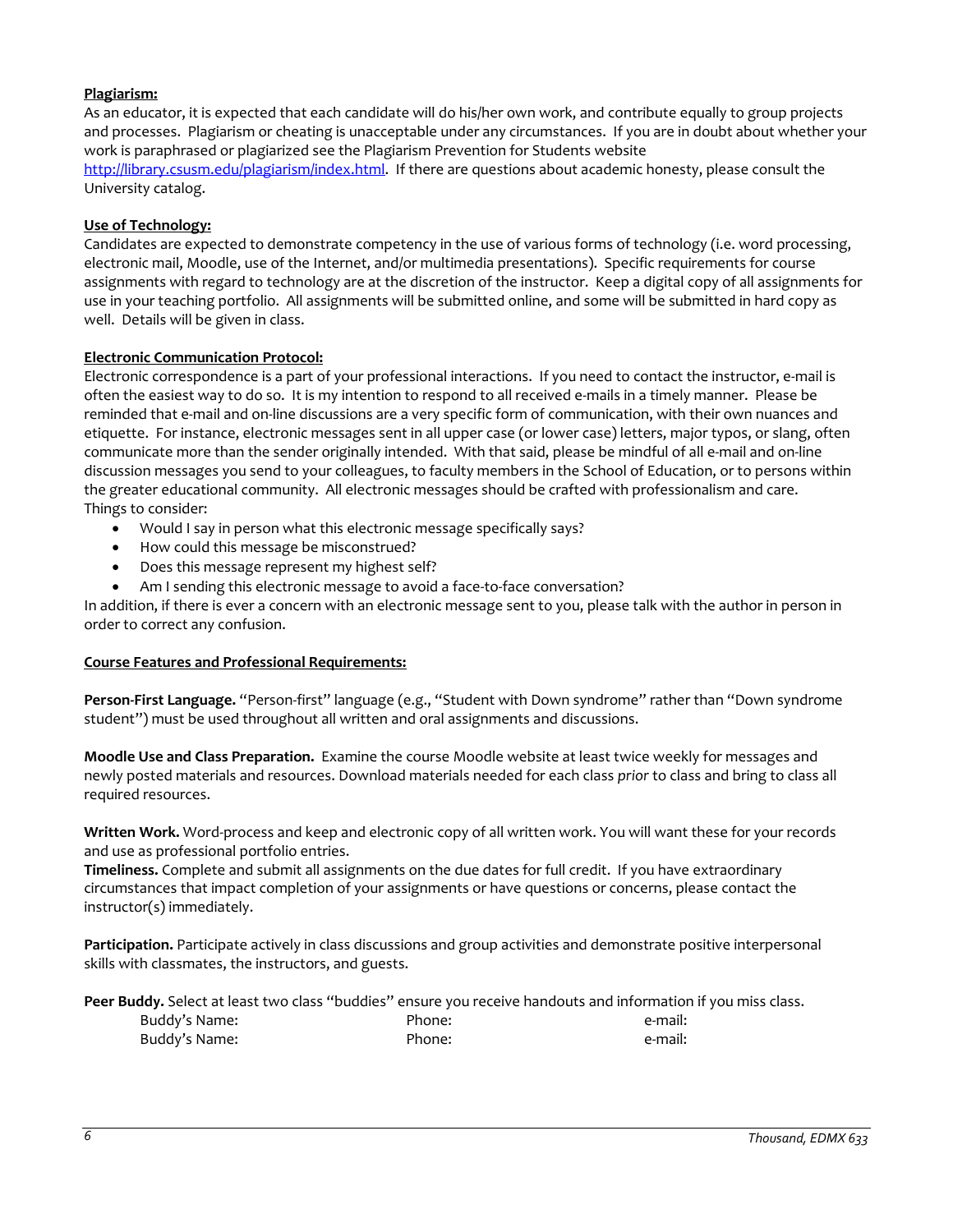# **CLASS SCHEDULE WITH READINGS AND ASSIGNMENTS DUE DATES**

<span id="page-6-0"></span>To the right of each topic are readings and assignments due for that class*.* Text names are abbreviated (e.g., KKS, S&B, VTN). Other documents are posted on Moodle. Please bring materials to class, as requested.

| <b>CLASS</b> | <b>DATE</b> | <b>TOPIC</b>                     | <b>READINGS DUE</b>                                                     | <b>ASSIGNMENTS DUE</b>                  |
|--------------|-------------|----------------------------------|-------------------------------------------------------------------------|-----------------------------------------|
| #1           | 8/26        | Circle of Courage; H.S. IDEIA    | <b>KKS18</b>                                                            | Purchase KKS & VTN                      |
|              | a.m.        | assignment;                      |                                                                         | texts                                   |
|              |             | ABCDs of self-discipline; Win    |                                                                         |                                         |
|              |             | Win Discipline preview           |                                                                         |                                         |
| #2           | 8/26        | Creating healthy learning        |                                                                         |                                         |
|              | p.m.        | environments - The discipline    |                                                                         |                                         |
|              |             | pyramid; Prevention, rules, &    |                                                                         |                                         |
|              |             | quick recovery                   |                                                                         |                                         |
|              | 9/02        | Labor Day Holiday                | See Reflection #1 and #2 prompt in                                      |                                         |
|              |             |                                  | syllabus (Both due Sept. 9th)                                           |                                         |
| #3           | 9/09        | Class meetings; next steps       | See Reflection #1 prompt;                                               | Reflection #1                           |
|              |             | recovery; co-teaching for and    | Peer Tutoring Toolbox (on Moodle)                                       | (5 points)                              |
|              |             | with students as peer tutors     |                                                                         |                                         |
|              |             | and co-teachers                  | VTN Ch. 3: Students as Peer Tutors                                      |                                         |
|              |             |                                  | VTN Ch. 4: Students as Co-Teachers                                      |                                         |
| #4           | 9/09        | Build my pyramid; Conflict       | See Reflection #2 prompt in syllabus;                                   | Reflection #2                           |
|              |             | resolution;                      | Optional: KKS 6.4 - 6.27 and                                            | (5 points)                              |
|              |             | oral and written planning;       | KKS Ch. 14 & 15                                                         |                                         |
|              |             | the planning room                |                                                                         |                                         |
| #5           | 9/16        | Self-determination and           | See Reflection #3 prompt in syllabus                                    | Reflection #3                           |
|              |             | Intensive Discovery;             |                                                                         | (5 points)                              |
|              |             |                                  | Bring Collaborating with Students and                                   |                                         |
|              |             | MAPs & MAPs assignment           | Intentional Teaming to class                                            | Study MAPs; person-                     |
|              |             | Circles of Friends & Peer        |                                                                         | centered planning, &                    |
|              |             | Relations                        | Study MAPs materials on Moodle &<br>VTN Ch. 7; person-centered planning | <b>Intensive Discovery</b><br>materials |
|              |             |                                  | in S&B on pp. 110-111, 262, 531-533, &                                  |                                         |
|              |             |                                  | 581-582; and pp. 59 - 65 on Intensive                                   |                                         |
|              |             |                                  | Discovery in Intentional Teaming                                        |                                         |
| #6           | 9/16        | Introduction to Social Skills    | Preview: S&B Chapter 11 and pp. 52 -                                    |                                         |
|              |             | lesson planning; Introduction to | 58 of Intentional Teaming for Credo of                                  |                                         |
|              |             | Credo of Support assignment;     | Support Assignment                                                      |                                         |
|              |             | the Hidden Curriculum            |                                                                         |                                         |
|              |             | Co-Teacher: Stephen Hinkle       | VTN Chapter 7: Students as Designers                                    |                                         |
|              |             |                                  | of their Own Learning                                                   |                                         |
| #7           | 9/23        | Modeling of social skills lesson | See Reflection #4 prompt in syllabus:                                   | Reflection #4                           |
|              |             |                                  | Print or have access to (on Moodle)                                     | $(4$ points)                            |
|              |             |                                  | the Social Skills Class Materials,                                      |                                         |
|              |             |                                  | Lesson Plan Template, & Sample                                          |                                         |
|              |             |                                  | Lessons                                                                 |                                         |
| #8           | 9/23        | Introduction to Cooperative      | Optional: KKS Ch. 19 (Cooperative                                       |                                         |
|              |             | Group Learning; Goal             | Learning & MI)                                                          |                                         |
|              |             | structures                       |                                                                         |                                         |
| #9           | 9/30        | Social Skills Plan Peer Review   |                                                                         | Social Skills Lesson Plan               |
|              |             | & Revision;                      | Bring Collaborating with Students to                                    | (Bring to class for peer                |
|              |             | "PIGS Face" elements of          | class!                                                                  | review);                                |
|              |             | cooperative group learning       |                                                                         |                                         |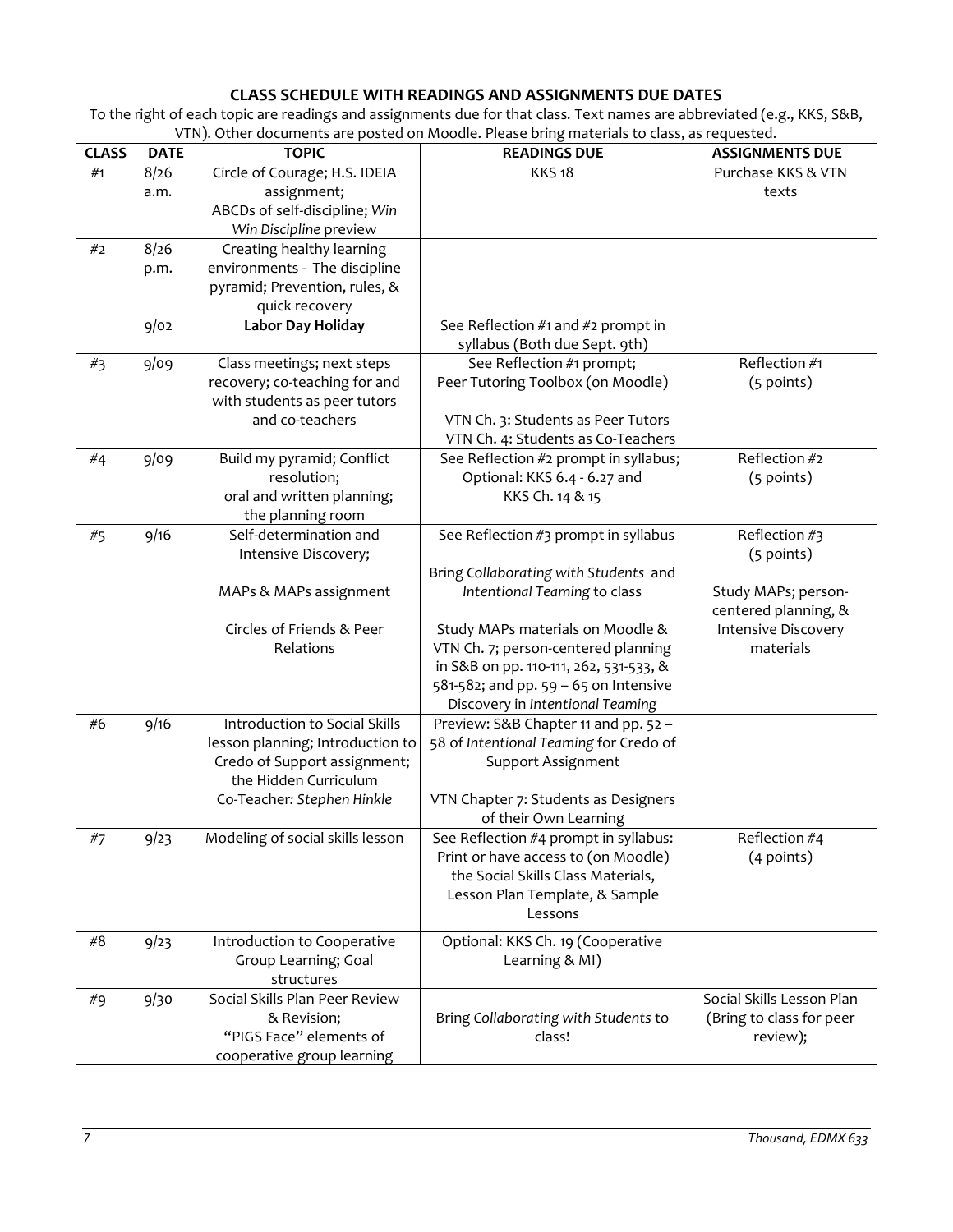| <b>CLASS</b> | <b>DATE</b>      | <b>TOPIC</b>                                             | <b>READINGS DUE</b>                                         | <b>ASSIGNMENTS DUE</b>                               |
|--------------|------------------|----------------------------------------------------------|-------------------------------------------------------------|------------------------------------------------------|
| #10          | 9/30             | <b>CGL Jigsaw Instruction</b>                            | See CGL Jigsaw prompt in syllabus                           | <b>CGL Jigsaw</b>                                    |
|              |                  | (10 points); Quick Cooperative                           |                                                             | (10 points)                                          |
|              |                  | Structures                                               |                                                             |                                                      |
| #11          | 10/7             | Experience & deconstruct a                               | Bring Collaborating with Students to                        | Final Social Skills Lesson                           |
|              |                  | formal CGL lesson                                        | class!                                                      | Plan                                                 |
| #12          | 10/7             | <b>Understanding Troubling</b>                           | Process Communication materials on                          | Preview of Austin                                    |
|              |                  | <b>Behavior via Process</b>                              | Moodle - Bring hard copy to class                           | materials in preparation                             |
|              |                  | Communication -How do you<br>respond to distress? How to |                                                             | for BPS in-class design                              |
|              |                  | get needs met!                                           |                                                             |                                                      |
|              |                  |                                                          |                                                             |                                                      |
| #13          | 10/14            | PBS Expert Team Instruction                              | See PBS Expert Team prompt in                               | PBS Expert Team                                      |
|              |                  | (10 points) Elements of an                               | syllabus & S&B Ch. 7;                                       | Materials                                            |
|              |                  | effective PBSP; Social stories                           | Social stories & sensory integration                        | (10 points)                                          |
|              |                  | and sensory integration                                  | pdfs on Moodle; Optional: KKS Chs. 10                       |                                                      |
|              |                  | Co-Teacher: Kathy Montilluer                             | $-12$                                                       |                                                      |
|              |                  |                                                          | Optional: www.pent.ca.gov                                   |                                                      |
|              |                  |                                                          | (find PBS Desk Reference)                                   |                                                      |
| #14          | 10/14            | In-class design of Behavior                              | Bring to class "Austin PBS" pdf                             | H.S. IDEIA & More (20                                |
|              |                  | Support Plan (12 points)                                 | materials for in-class PBS simulation                       | points)                                              |
|              |                  |                                                          | (12 points)                                                 |                                                      |
|              |                  |                                                          | Optional: KSS Chs. 16 & 17 (FBA, BIP)                       |                                                      |
| #15          | 11/18            | Credo of Support Final Exam<br>Construction;             | See Credo of Support prompt in<br>syllabus. Bring notes and | Credo of Support In-Class<br>Construction (9 points) |
|              | $5:30 -$<br>8:15 | Co-Teachers: Jessica Caenepeel-                          | "construction" materials to class.                          |                                                      |
|              | p.m.             | Knust AND                                                | Bring Intentional Teaming to class.                         |                                                      |
| #16          | 12/2             | Student-Led IEPs;                                        | Read VTN Ch. 7;                                             | MAPs Implementation                                  |
|              | $5:30 -$         | MAPS sharing;                                            | Study student-led IEP materials on                          | Assignment                                           |
|              | 8:15             | Course evaluation &                                      | Moodle;                                                     | (25 points)                                          |
|              | p.m.             | celebration                                              | Bring VTN text to class                                     |                                                      |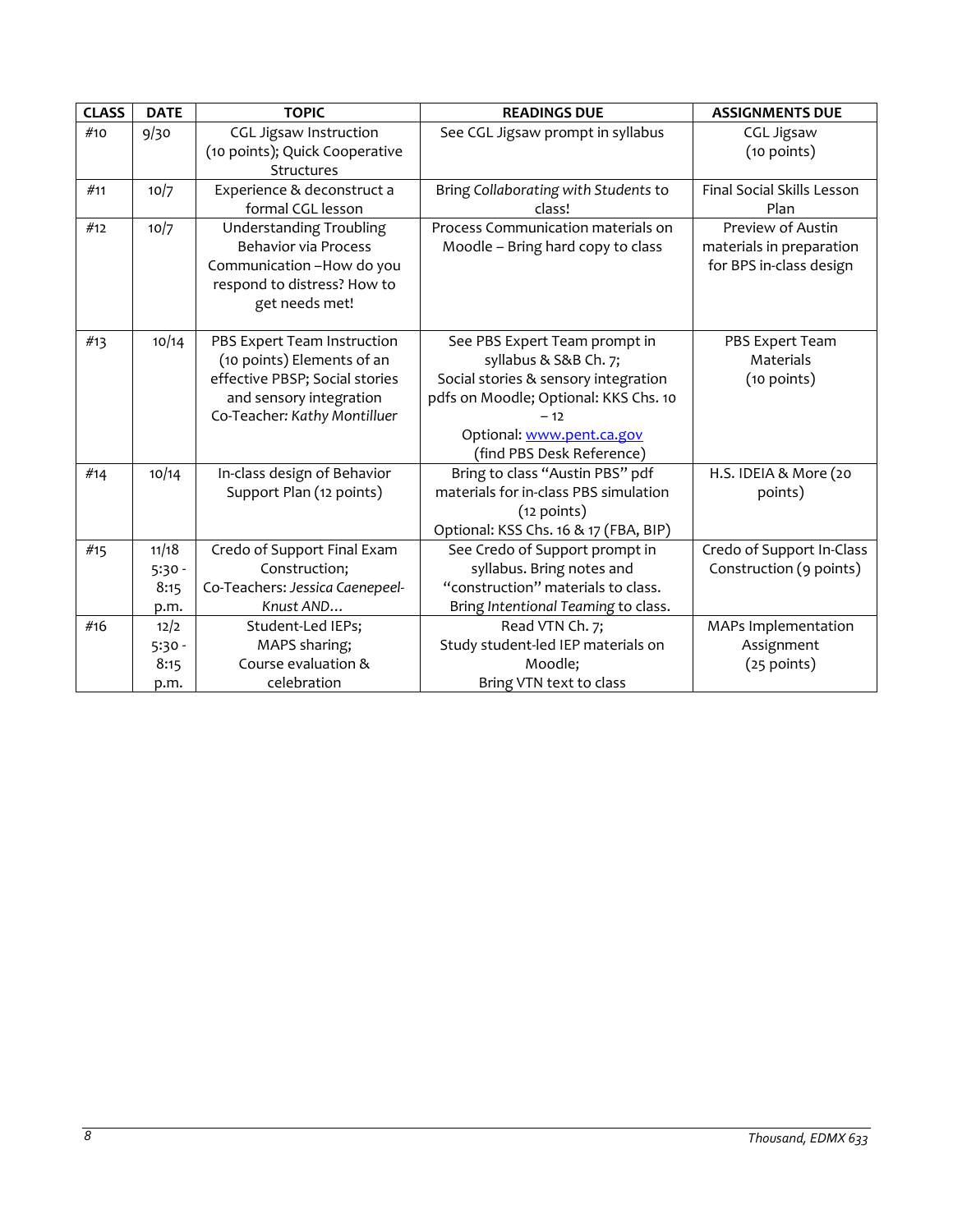#### **Course Requirements and Grading Standards**

<span id="page-8-0"></span>

| A: 93-100 | $A: 90-92$ | $B + 78-89$ | $B: 83-86$ | B-: 80-82 | $C + 78 - 79$ |
|-----------|------------|-------------|------------|-----------|---------------|
|           |            |             |            |           |               |

**NOTE:** The minimum acceptable grade for a course in the professional education credential sequence is C+. A "B" average must be maintained for continuation in the program.

# <span id="page-8-1"></span>**ASSIGNMENTS**

| Face-to-Face Class Participation               | (80 points)        |
|------------------------------------------------|--------------------|
| <b>Reading Reflections</b>                     | $(19$ points)      |
| Social Skills Lesson Plan                      | $(15$ points)      |
| Jigsaw of CGL 14 Decisions                     | $(10$ points)      |
| High School IDEIA Observation and Interview    | (20 points)        |
| PBS Expert Group                               | $(10$ points)      |
| Positive Behavior Support Plan In-Class Design | $(12$ points)      |
| MAPs Implementation                            | $(25$ points)      |
| Credo of Support Final Exam                    | <u>(09 points)</u> |
| <b>Total Maximum Points:</b>                   | 200 points         |

# **Face-to-Face Class Participation (5 points/class X 16 classes = 80 points maximum)**

**The purpose of this requirement is to ensure active participation during class sessions and opportunities to demonstrate collaborative teaming and cooperative group small group interpersonal skills. Because group activities and other active learning procedures are used to introduce and reinforce substantial amounts of material addressed in this course, regular attendance and participation is critical. If a candidate needs to miss part or all of a class, the instructor must be informed in advance. Candidates are responsible for requesting a makeup assignment for any absence. A candidate may not pass this class if 20% or more of class session time is missed (except in rare cases of extreme hardship when expected competences have been demonstrated.)**

# **Reading Reflections (19 points maximum)**

The purpose of the reading reflections is to provide candidates with regular opportunities to demonstrate their understanding of and ability to apply critical aspects of professional practice and standards. For full credit, each reflection must be word processed and submitted on or before the date due. Be prepared to discuss reflections in class in order to receive full credit.

| Reflection #1   | 5 points maximum |
|-----------------|------------------|
| Reflection $#2$ | 5 points maximum |
| Reflection $#3$ | 5 points maximum |
| Reflection #4   | 4 points maximum |

### **Criteria for Written Products:**

- The content of each assigned reading is clearly referred to in the document.
- Higher order thinking skills that go beyond reiteration of content (e.g., application, analysis, synthesis, evaluation of content) are clearly demonstrated.
- Spelling, grammar, and mechanical aspects of writing are accurate.
- Thoughts are well organized; section headings are provided as needed.
- The document is word-processed.
- The document is submitted on or before the date due.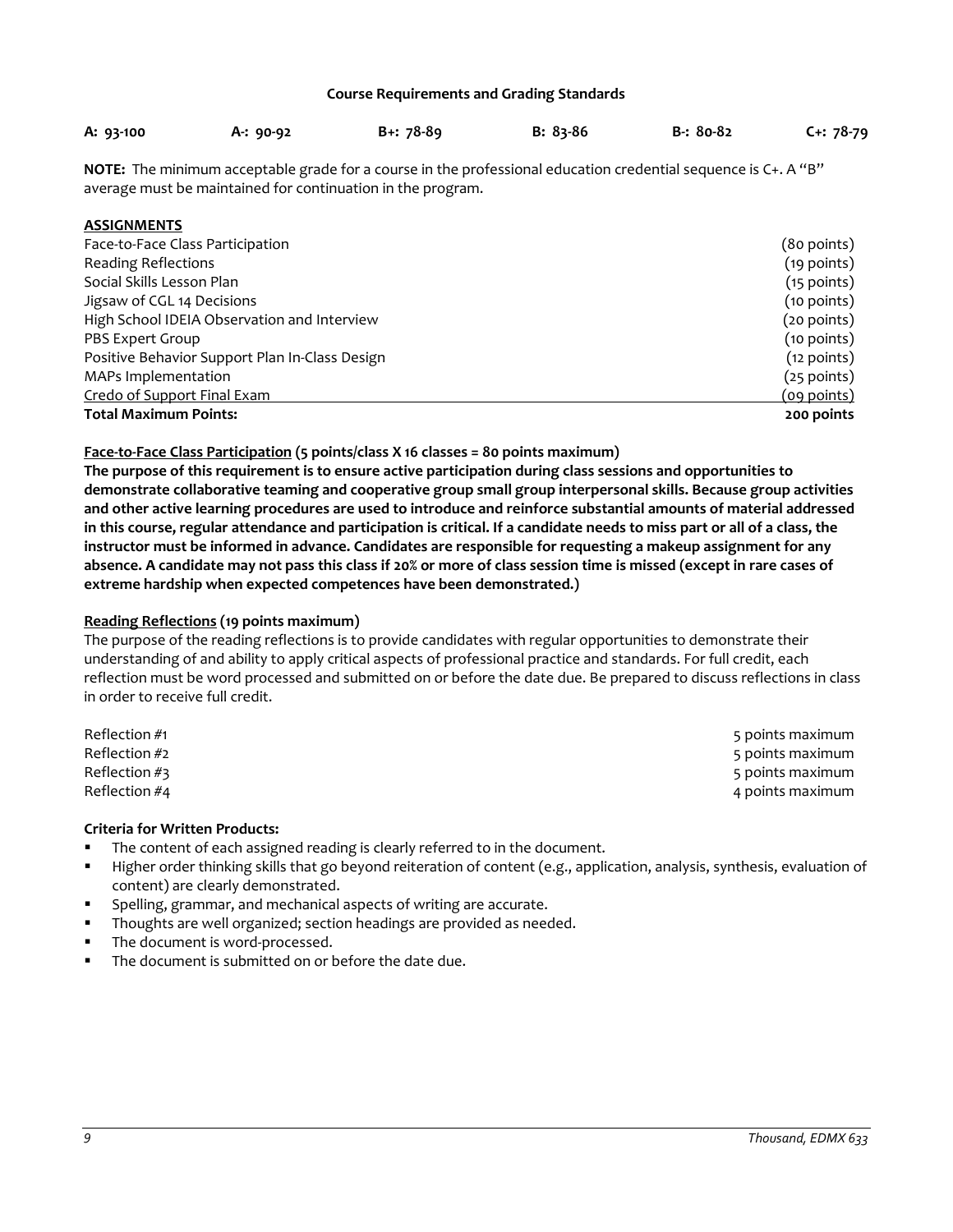# **Reflection Prompt Questions and Due Dates:**

<span id="page-9-0"></span>See prompt questions for reflections on subsequent pages. See class schedule for due dates.

# **Extra Credit Option (3 points maximum)**

You may request the opportunity to earn an optional 3 extra credit points by

a) implementing your social skills lesson plan and preparing a reflection on your implementation or b) reading an unassigned chapter in the KKS or VTN text and preparing a comprehensive reflection on what you learned and how you will use the content. Other extra credit options may be negotiated with the instructor.

# **Reading Reflection #1 (5 points)**

Read Chapters 1 and 9 of the Villa, Thousand, and Nevin (VTN) *Collaborating with students in instruction and decision making: The untapped resource* text. Which two of the rationale for collaborating with students in Chapter 1 are the most compelling for you? Why? Which of the strategies and tools presented in Chapter 9 are new to you? Which must you absolutely include in your OWN discipline pyramid? Be as comprehensive and inclusive as you can for this last question. (2 or more pages)

# **Reading Reflection #2 (5 points)**

Watch this introductory YouTube videos to become oriented to *Win Win Discipline*. <http://www.youtube.com/watch?v=cAciWa6H4To> Then read pages iii – xxi and Chapters 1, 2, 3,  $\&$  7 of the KKS text.

**Part 1.** Create a graphic organizer to help you remember the 4 types of disruptions, the 7 positions, the 3 pillars, and key 'win-win' principles. (If you wish to use prepared graphic organizers, you can search the web for templates by goggling "graphic organizer." Find "thinking maps" graphic organizers at the [www.bookladymel.com/thinkingmaps.htm](http://www.bookladymel.com/thinkingmaps.htm) website.)

**Part 2.** Compose a 1-paragraph summary of how the information in these chapters and pages interface with the four dimensions of the Circle of Courage. To learn more about the Circle of Courage, see Chapter 1 of VTN, the Moodle home page, and google "Circle of Courage" and "Reclaiming Youth at Risk."

### **Reading Reflection #3 (5 points)**

This reflection has two parts.

**Part 1.** Chapter 8 of the Kagan, Kyle, & Scott (KKS) focuses upon preventative procedures on the bottom of the discipline pyramid (see Figure 9.1 of Chapter 9 of VTN). Select *two* preventative procedures for *each of the 7 positions* (for a total of 14 procedures) that absolutely must be on the bottom level of your OWN discipline pyramid. Compose a brief rationale as to why you selected the procedures for each position. (2 points)

**Part 2.** Chapter 13 of the KKS text is a gold mine of structures and strategies for responding to the 7 positions. This reflection is designed to assist you to add content to the levels of the discipline pyramid (see Figure 9.1 of Chapter 9 of VTN). Select *two* strategies/structures for *each of the 7 positions* (for a total of 14) that absolutely must be on your discipline pyramid. Namely, 1) name each of the 14 strategies/structures you select; 2) indicate where on the five levels of the discipline pyramid each of the 14 strategies/structures belongs; and 3) compose a brief rationale as to why you chose the strategy/structure (i.e., how it will help students and/or you, as a teacher). (3 points)

### **Reading Reflection #4 (4 points)**

First read the parable on page 20.26 of the KKS text. Then carefully read Chapter 20 of the KKS text and Chapter 8 of the VTN text. Exercise your creativity and use your Multiple Intelligences to represent:

- a) what you learned or were reminded about the development of social life skills including conflict mediation skills, and
- b) the specific strategies you will use or life skills you will teach to develop your students' responsibility/responseability.
- The content of **both** chapters, including the parable, must be clearly represented in your Part a and b representations.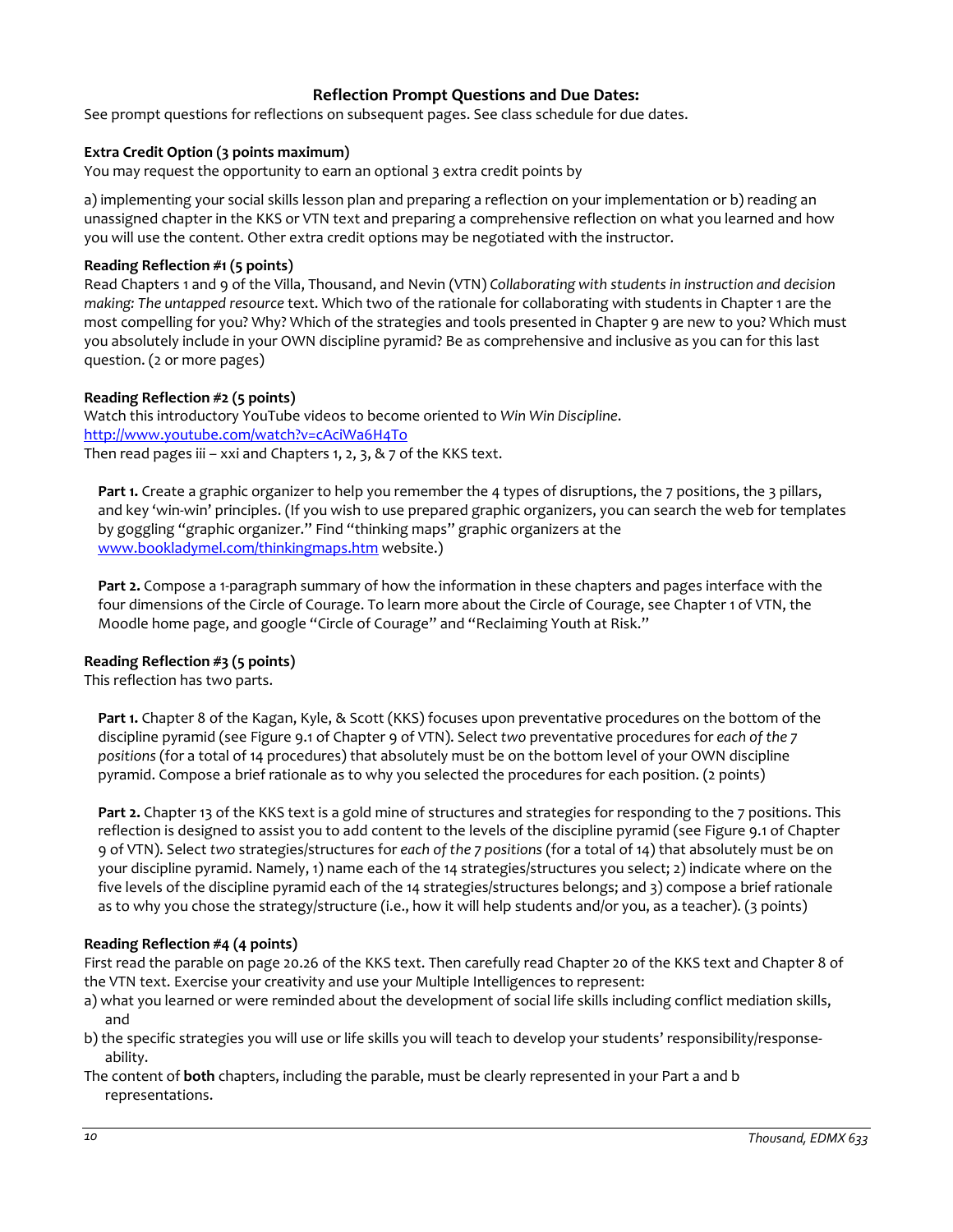# **Social Skills Lesson Plan (15 points)**

The purpose of this assignment is to ensure that participants can design a social skills lesson that can be used as a component of a cooperative group lesson or as a "stand alone" lesson that supports students' social behavior development. A direct instruction lesson format provided by the instructor is used to organize this lesson. The lesson will be reviewed by peers in class and by the instructor and returned for revisions. The *final draft* must include all requested revisions. Three extra credit reflection points may be earned for delivering the lesson to students and submitting a written reflection about the delivery of the lesson.

# **Jigsaw of CGL 14 Decisions (10 points)**

From VTN Chapter 2, on pages 34 read the two paragraphs under the heading "The Four Phases of Planning and Implementing Formal Cooperative Group Lessons." Also, examine the one-page template for planning a formal cooperative lesson presented as Figure 2.1 on page 35. Your instructor will assign to you a subset of the 14 teacher decisions (i.e., one of six sections - #1 and #2, #3 - #5, #6, #7 - #10, #11 & #12, #13 & #14) to teach to a small group of classmates who do not study your subset of decisions. In preparing to teach, create a 1-page handout that creatively represents what you consider to be the most important things to know and remember. Some decisions include illustrative stories, so be prepared to tell the stories. Make 7 copies of the handout, one each for your small group teammates and one for your instructor. You will have eight to nine minutes to teach your subset of decisions to your teammates. Remember to use all that you know about effective instruction (e.g., checking for understanding, visual representations, effective questioning) in your teaching so it is a lively demonstration of your teaching skills. Bring to class a blank copy of Figure 2.1 (also found as a word document on the course website, named "One-page Cooperative Group Learning Lesson Plan") for taking notes about the sections you do not teaching.

### **PBS Expert Group (10 points)**

The top of Villa, Thousand, and Nevin's *Self-Discipline Pyramid* and Tier 3 of the Response to Intervention School-Wide Positive Behavioral Interventions and Supports Pyramid both include the crafting of Positive Behavior Support (PBS) plans. Chapter 7 "Designing and implementing individualized positive behavior support" of the Snell and Brown *Instruction of Students with Severe Disabilities* (2011) text provides detailed instruction on all aspects of PBS plan development. Because the chapter is very long (42 pages) and dense in content, you will NOT be expected to read the entire chapter, but instead to study and becoming expert in certain aspects of the PBS process that you will then teach to other classmates on the day designated on the class schedule. Everyone will have some shared reading. Experts will have different readings. Both are described below.

### *Reading for Everyone*

On page 258 and 259, you meet Maya and Eric. Read about them both, as they will appear in your expert readings as examples. Starting with the sentence, "Twenty or thirty years ago, Maya most likely would have been placed in a segregated school….," read the introduction to the PBS process on pages 258 through the top of page 262, ending just before the "Conduct Assessment for Creating a Behavior Support Plan" heading. You now are able to answer these 3 questions:

- 1. What is PBS?
- 2. What are the goals of PBS?
- 3. What are each of the five steps of an individualized PBS process?

### *Reading for Expert Group A*

We already know how to use person-centered planning (i.e., MAPs) to get a "vision" for a student and place behavior in a broader context of a student's quality of life needs. Group A will become expert in how to conduct a Functional Behavioral Assessment (FBA) to gather more specific information for a PBS plan. We then will actually do an FBA in class.

Carefully read page 263 through page 275 up to the "Direct Observation" heading. There are 8 pages of text and four pages of sample forms. The forms are helpful, but the process for conducting an FBA is in the text, with examples using Maya and Eric. As you study these pages, you should be able to answer and teach to other classmates the answers to the following five questions.

- 1. What are the intended outcomes of an FBA?
- 2. What is the relationship of an FBA and the federal disability law (IDEA 1997 and IDEIA 2004)?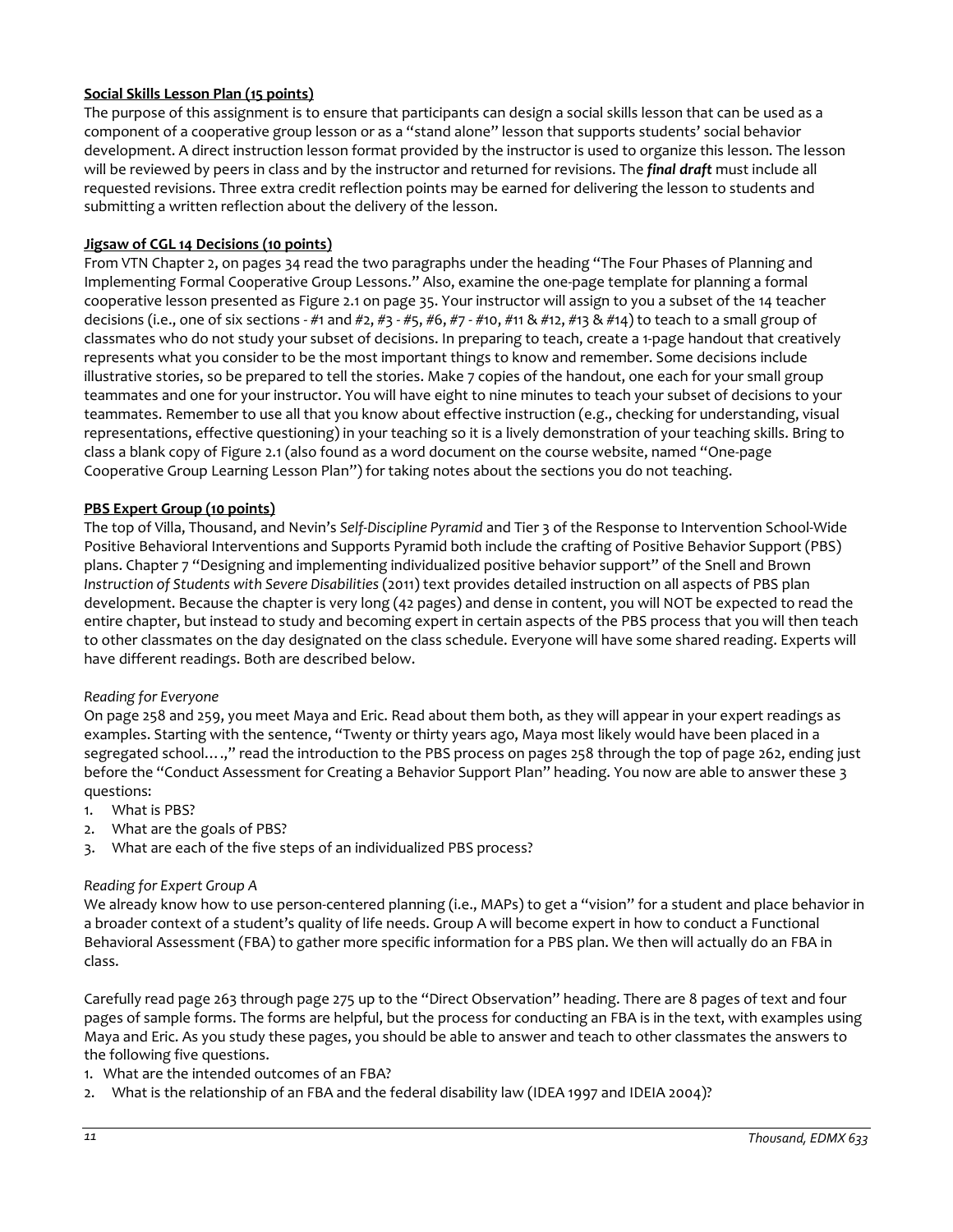- 3. What are ways for identifying and "operationally defining" (i.e., what it looks and sounds like) a problem behavior? Provide at least one example.
- 4. How does a team develop a hypothesis of the function of a behavior?
- 5. In EDMX 633, we attempt to be more expansive in our functional assessment of a problem behavior's function than described in the text. For example, we consider *Win Win* positions and Process Communication needs). However, there are still always the A-B-Cs! What is the difference between an antecedent condition (or fast trigger) and a setting event (or slow trigger)? How do they work together with antecedents and other information to develop a hypothesis?

### *Reading for Expert Group B*

Expert Group A will teach you about the details of the first four elements of an effective PBS plan. Your job is to learn about and prepare to teach classmates about the other elements of effective PBS plan listed as Items #5 through #10 in Figure 7-10.

Starting with the "Contents of a Written BSP" heading on page 288, carefully read pages 288 through 292 up to the "Extinction" heading. Then go back to page 284 and read about Competing Behavior Analysis (CBA) through to the "Contents of a Written BSP" heading. Resume reading on page 294 at the "Safety or Emergency Intervention Plan" through page 298 up to the "Individual Behavior Support in a whole School Context" heading. The pages include a sample PBS plan that is different from the one that we will use in class, but it illustrates a simple action and evaluation plan on page 297. As you study these pages, you should be able to answer and teach to other classmates the answers to the following five questions.

- 1. What are the 10 elements of an effective behavior support plan? What are the details for elements 5 10? **You are only responsible for teaching only elements 5 through 10!**
- 2. A competing behavior analysis (CBA) identifies a *desired* and an *alternative replacement* behavior to teach and reinforce that meets the same needs as the behavior of concern. For Eric or Maya, summarize in your own words a) the strategies for making the problem behavior *irrelevant*, *inefficient* or *ineffective* through adjustments of the preventative *setting* and/or *antecedent* strategies, b) the *teaching* strategies for *desired* or *alternative functionally equivalent* behaviors, and c) the consequence strategies. Be sure to use ALL of the information provided on pages 284 – 290. **You are responsible for teaching this content as part of element #7 - Specify the intervention/teaching strategies.**
- 3. In EDMX 632, we learn about assistive technology and augmentative communication approaches to serve as communication vehicles and supports. What does FCT mean and what is the three-step process for engaging in FCT?
- 4. What are the requirements for a well thought out and effective Emergency Intervention Plan?
- 5. On a 5-point Likert scale (1 = Bad, 2 = So So, 3 = Acceptable, 4 = Good, 5 = Excellent and I would want it for myself), rate the PBS plan for Maya presented in Figure 7-11 in terms of the degree to which it is a "good fit" for the behavior and the hypothesized function of Maya's behaviors? What would you add or change? Have at least one suggestion for additions or changes and an accompanying rationale. (Note that there is an error on page 296 where Figure 7-8 is referenced. It should be Figure 7-**9**. There also is a spelling error. Can you find it?)

### *Preparation for Teaching*

In preparing to teach, consider what is most important for your classmates to know and create a handout, a visual, and/or graphic organizer for others to take notes on or fill in. Feel free to use the figures and examples of Maya and Eric that are in the text to illustrate what you are teaching. Make up to 5 copies of the materials for teammates and your instructor. An A Group and a B Group will be partnered for peer tutoring. Your team will have 15 minutes to teach your Expert Group content to another group. As with the Jigsaw of CGL 14 Decisions preparation, be sure to use in your teaching all that you know about effective instruction (e.g., checking for understanding, visual representations, effective questioning), so it is a lively demonstration of your instructional skills.

#### **Positive Behavior Support Plan In-Class Design (12 points)**

# **Using forms provided with the "Austin" pdf from the course website, as a team create a Positive Behavior Support Plan for a student presented in an in-class scenario.**

Note: This is an in-class assignment that cannot be made up, so be sure to be there.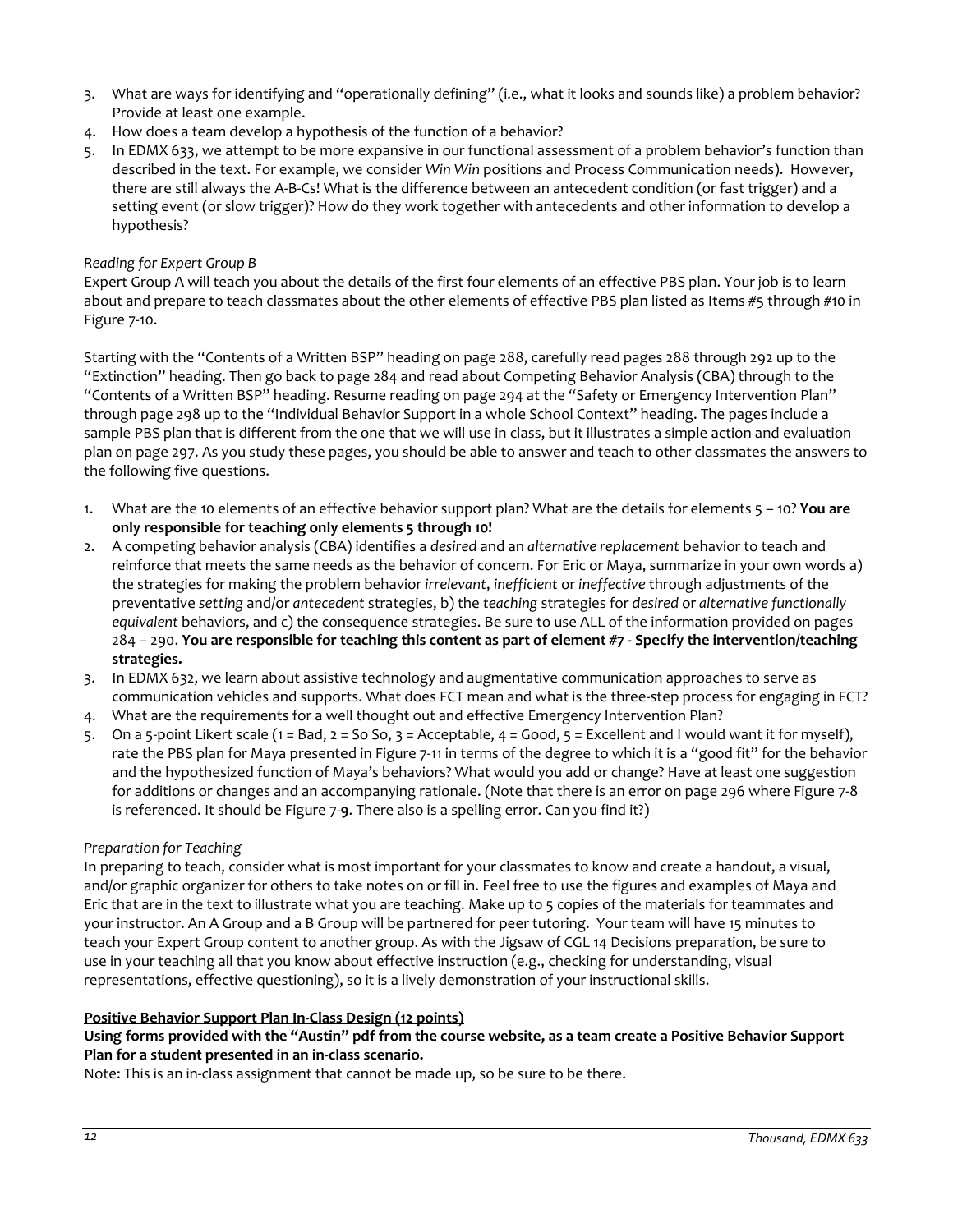# **"Credo of Support" Final Exam (9 points)**

The Frisbee Theory: "It seemed as though every time The Bee appeared, people dropped any thoughts of judgment or pretense. People began to **be** with each other instead of **around** each other." (*Intentional Teaming,* p. 56)

Given a reading of pages 52 – 58 of *Intentional* Teaming and Chapter *11: Supporting Peer Relations* of the Snell and Brown (2011) text, a viewing of our Education Specialist graduate's "Fostering Community with Music" and other videos at [http://kidslikeblues.org/Video.html,](http://kidslikeblues.org/Video.html) together with what you already have learned about relationship and friendship building, you will create IN CLASS a *Credo of Support* poster, PowerPoint, mobile, live demonstration performance, or other visual/audio product that provides 13 ways in which you, as a teacher, and your students can create **Bee together**  opportunities **–** opportunities to develop and maintain **natural social and friendship-potential relations** and facilitate any student with learning or behavior differences being a **valued member of the classroom and school community**. In addition to the 13 *practices* (e.g., assigning a valued role such as "encourager" in a cooperative group lesson; tossing The Bee or inventing and playing a cooperative game on the playground) and/or *principles* (e.g., providing "just enough" support by keeping one-on-one adult contact at a minimum), provide a rationale or "anticipatory set" of why relationship development is important in the curriculum. Provide enough detail so that a naïve consumer could actually use each practice or principle.

Make this appealing and usable! So, include graphics, website citations & links, examples, real objects, pictures, YouTube videos, and anything else that would help a student, teacher, paraeducator, or parent understand your credo! Check to make sure you use "person first" language. Bring any and all materials you might need to create your product to Class Session #15. You may bring prepared materials (e.g., PowerPoint slides), but realize that you will be assigned teammates by your instructor and be given no more than 60 minutes to create a final product to share with the entire class, so your "Bee" might need to be modified to fit your team's collective ideas for the team Credo of Support.

# **MAPs Implementation (25 points)**

The purpose of this assignment is to give you practice applying the assessment skills of Intensive Discovery by obtaining information from the student, family members, and friends in an authentic and person-centered way. To prepare, read pages 59 – 65 of *Intentional Teaming* as an anticipatory set for using the Intensive Discovery process of MAPs with a focus individual. Review the MAPs materials on Moodle and in Chapter 7 of the Villa, Thousand, and Nevin text.

You will conduct a MAPs meeting and develops a "MAPs" report for one focus individual. The ideal focus individual is a student eligible for special education whom you serve. If you are not in clinical practice or are not the service coordinator for such a student, you may need to be creative and identify a person for whom the MAPs process would make a positive contribution to that person's life. For example, do you have a friend with a family member or a youth not eligible for special education who could benefit from Intensive Discovery to plan for the future. Be sure to invite as many significant others (i.e., family members, friends) as possible as well as appropriate professionals to participate in the MAPs process. The more the merrier. Your write up should be comprehensive and must include the following components.

- 1. What was the rationale for choosing this student/person? Describe the person in terms of gender, age, strengths, and any other *relevant* characteristics such as educational needs or living situation. Describe the context of the MAPs process. Who was present? Where did it occur? (Note: Whenever possible, conduct the interview in the individual's home.) (4 points)
- 2. For each of the steps of the process, organize and report in writing the responses to MAPs questions and any other questions you asked. Document the decision-making process used to identify and prioritize needs and goals. Also identify potential next steps. (7 points)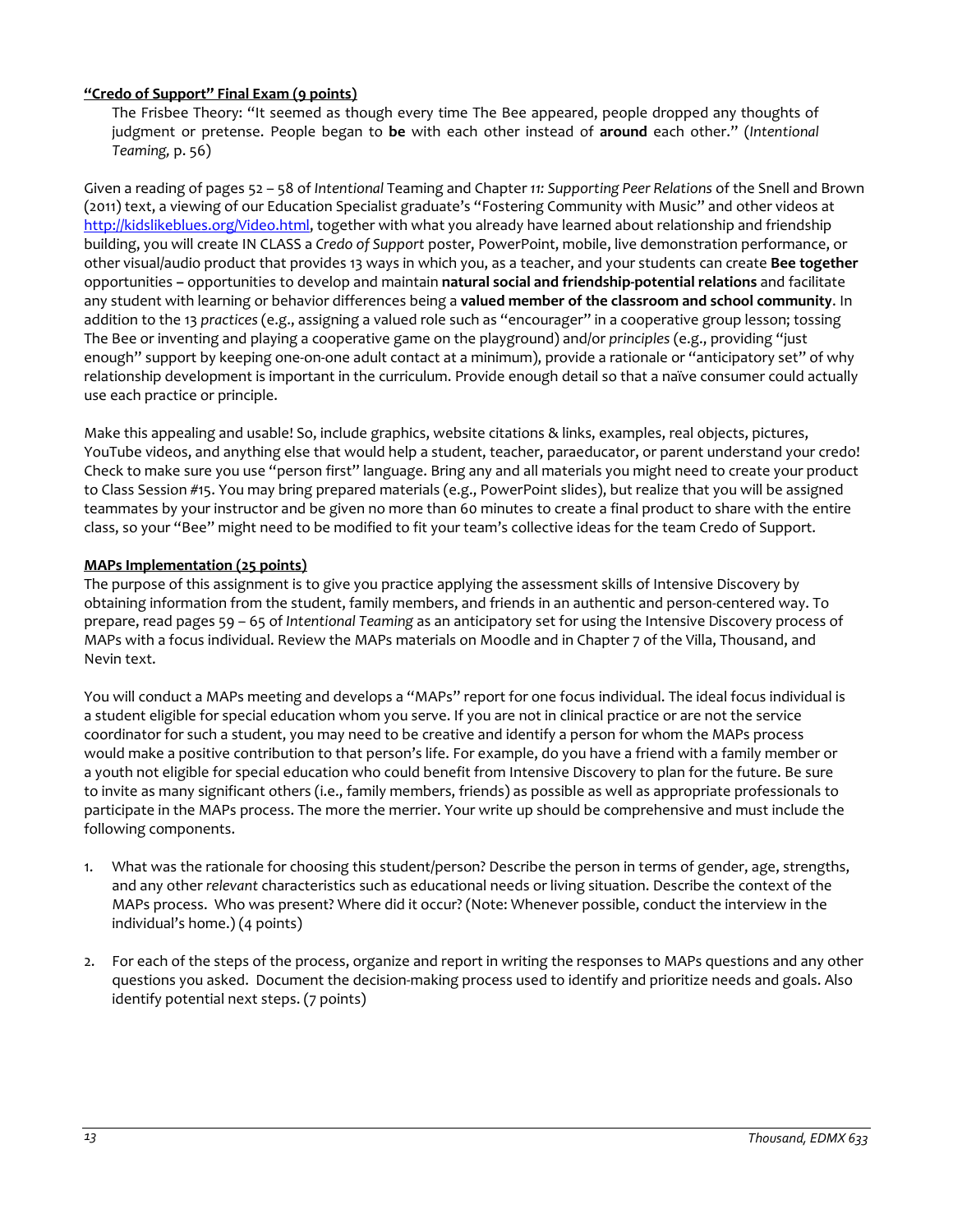- 3. For the "Plan of Action," recommend specific areas or skills to work on based upon the outcomes of the MAPS process. (9 points)
	- a) Translate the outcomes of the MAPS session into 3 IEP-like goals.
	- b) At least one goal must relate to relationships, friendships, and/or social skills. At least one goal must relate to life beyond the current school context (e.g., recreation, living, vocational/employment, life in the community, post-secondary life, transition to the next school). All three goals must directly relate to an important theme that emerges from the MAPS meeting.
	- c) As on an IEP plan, each goal must have a positively stated (i.e., what the student can do!) present level of performance (**PLOP**) or baseline statement,
	- d) Each goal must have at least *two* accompanying interim (on the way) *objectives* or *benchmarks* that lead to the achievement of the goal.
- 4. Compose a reflection on the experience that includes all four of the following elements. (4 points)
	- a) your own reaction to the process,
	- b) the reaction of the participants,
	- c) ways in which you would "better" prepare for or conduct a MAPS session in the future, and
	- d) your thoughts, feelings, and opinions regarding your role as an advocate for realizing your students' dreams through person-centered and student-led planning in IEP development and futures planning.

# **Criteria for Evaluation (See rubric and also consider the following):**

- Completeness and organization of information requested. Includes a title page, a section for each of the steps of the MAPS as well as the report described in items 1 - 4 above.
- Sensitivity and respect for student and family.
- Evidence of input and feedback from MAPS participants (e.g., photo of the MAPS posters and a written summary of the contents of each poster, direct quotes of participant reactions).
- Word-processed and appropriate use of standard English, grammar, spelling, and mechanics (1 point)

# **High School Special Education: Implications of IDEIA and More (20 points)**

Every Education Specialist is expected to understand the unique aspects and challenges of supporting high school-aged youth with special education needs, even if s/he does not work at the secondary level. Develop these understandings through this self-directed field experience.

A minimum requirement is that you spend the equivalent of a full school day in one or more high schools, shadowing one or more special education staff members, interviewing students and staff, attending after-school events, and observing classes which students attend. You must shadow a special educator who is serving in a Resource Specialist role and not as a teacher serving primarily students with moderate and severe disabilities. (You will have an opportunity to do this in another course.) Since you will not be observing a particular student, you will not need specific permission for observations. But you will need to have signatures from your host teacher(s). Remember, in all of your note taking and in any written product describing your high school experiences, you are to maintain confidentiality and not refer to a student by name.

The protocol for arranging for a visit is to call the school's coordinator of special education and introduce yourself and the purposes of the visitation. When you arrive at the school, be sure to have with you your time sheet, letter of introduction, and printed web pages required of this assignment. A day-long visitation is preferred. If this is not an option, you may visit the same site on two or more days. Visits to multiple sites also have distinct advantages, as you can see and compare how different campuses approach the same issues.

If you wish to visit a high school with a partner, please do so, as long as it meets with advance approval of your host special education personnel AND your EDMX 633 instructor. Crowds draw attention away from instruction, so group size is limited to two people. If you visit with a peer, identify your partner in your report. As a guest, at all times behave in your most professional and courteous manner. Reserve any verbal critiques for the assignment's reflection.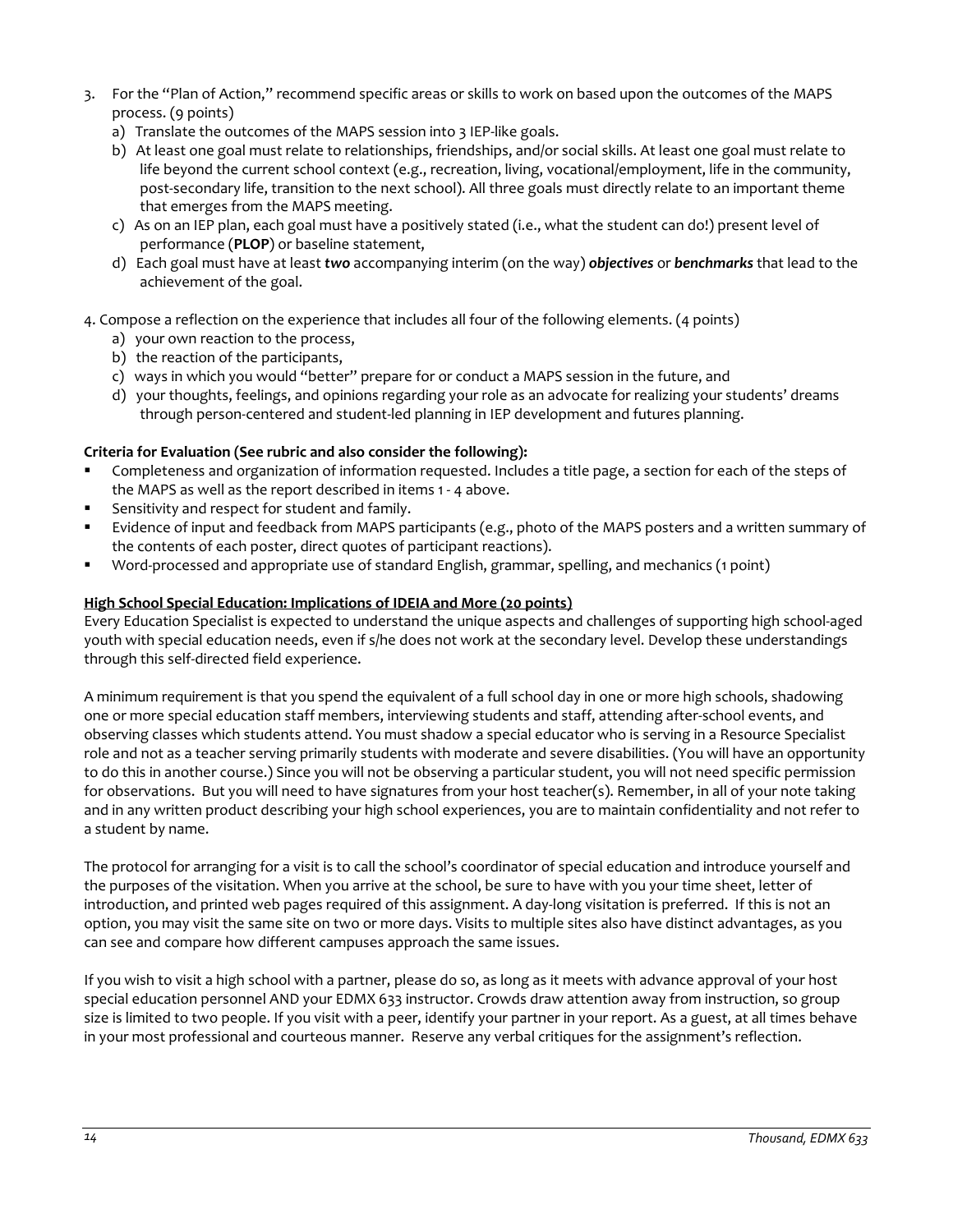What will you look for and what will you ask? Eight (8) questions directly relate to IDEIA 2004 demands in the roles of educators, students, and teachers. You are to ask questions, observe, and otherwise "fact find" (i.e., use web resources) in order to obtain responses to these questions that are *comprehensive and complete*. Keep your eyes open, ask students to describe their experiences as well. What you see may or may not "match" what you are told.

Your write up has *three* components.

The *first* component is comprised of the eight responses, with each response being at least approximately one page in length.

The *second* component is your in depth analysis of the practices observed at this high school site, based upon the question responses and observation. Please address all 4 of the following areas:

- **STRENGTHS**
- **CONCERNS**
- QUESTIONS I STILL HAVE
- RECOMMENDATIONS FOR IMPROVEMENT (YOU MUST HAVE AT LEAST 2.)

The *third* component is the time sheet with signatures from the hosts for each day and time period of the visitation(s). You cannot get credit for this assignment without this!

This is your professional development experience, so enjoy it and set it up in a way that meets your needs!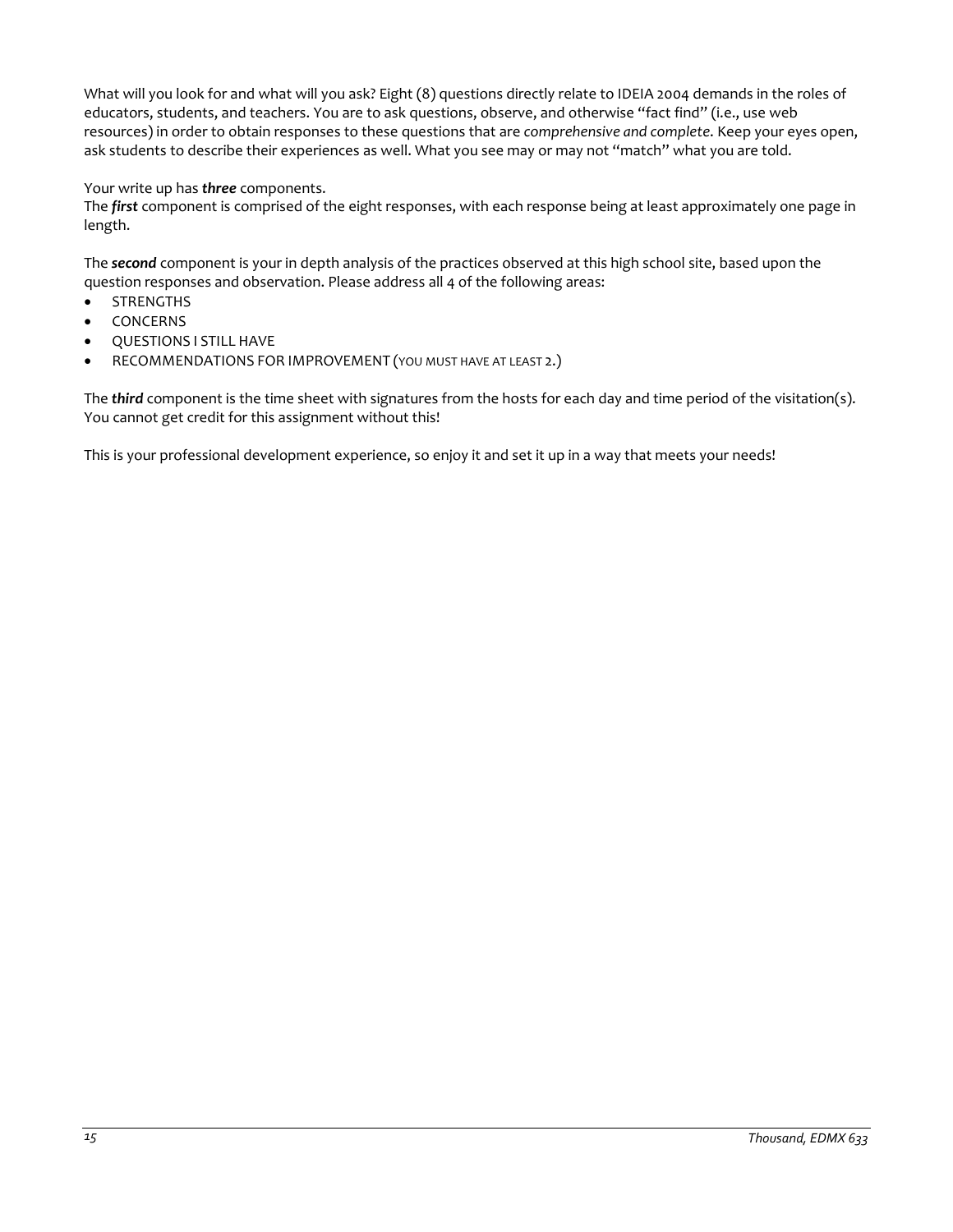

Tel: 760.750.4300 Fax: 760.750.3160 www.csusm.edu/education

# **HIGH SCHOOL EXPERIENCE FIELDWORK TIME SHEET**

<span id="page-15-1"></span><span id="page-15-0"></span>Since you will receive a credential as a K-12 special education professional, a critical part of your special education clinical experience involves spending a significant amount of time with learners across the grades K-12. In this experience, you are to eight (8) hours of observation and participation in one or more high school settings. A letter of introduction follows. Take this with you to the school or schools you visit. Phone the coordinator of special education services for the building (which may be the principal, assistant principal, a special education department chair, or a school-based coordinator) to make specific arrangements for the visitations. This may be the principal, assistant principal, a special education department chair, or a school-based coordinator. It is a "best practice" to meet your host teacher(s) face-to-face in advance to arrange a schedule. This, of course, may not be possible, due to time constrains. Be sure to have the host teacher(s) sign this time sheet for each time block that you are involved in school activities.

**Turn in this time sheet along with your written responses for this assignment** to your EDMX 633 instructor. You cannot get credit for this assignment without this timesheet being signed by host teachers, so be sure to bring it with you whenever you visit your high school site(s).

| Candidate Name: |                 |                   |               | Semester:                   |                          |
|-----------------|-----------------|-------------------|---------------|-----------------------------|--------------------------|
|                 | School:         |                   |               | District:                   |                          |
| Principal Name: |                 |                   |               | Site Sp. Ed<br>Coordinator: |                          |
|                 | Host Teacher:   |                   |               | Host Teacher:               |                          |
|                 |                 |                   |               |                             |                          |
| Date            | Arrival<br>Time | Departure<br>Time | Total<br>Time | <b>Activities Observed</b>  | Teacher/Host<br>Initials |
|                 |                 |                   |               |                             |                          |
|                 |                 |                   |               |                             |                          |
|                 |                 |                   |               |                             |                          |
|                 |                 |                   |               |                             |                          |
|                 |                 |                   |               |                             |                          |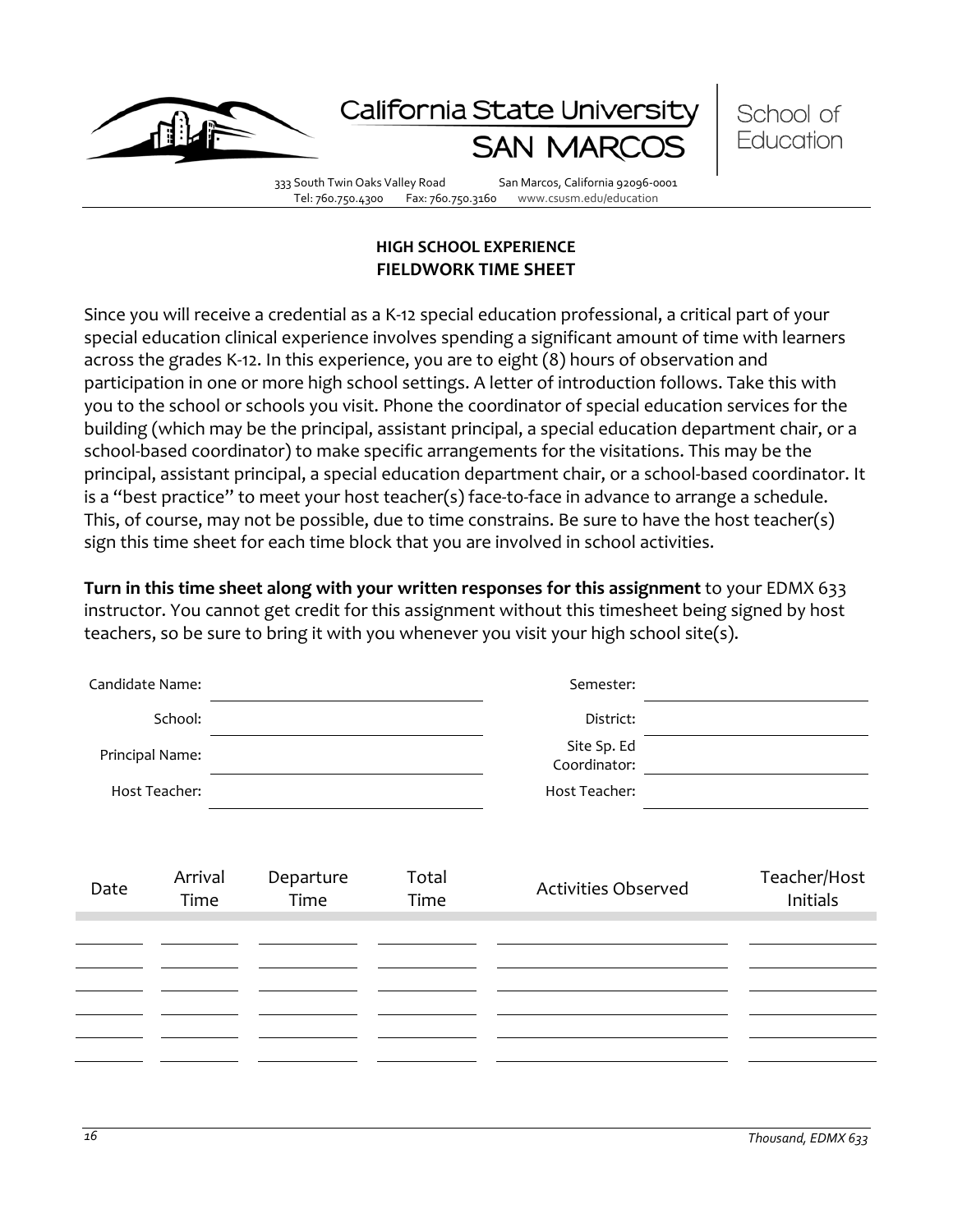

Dear Principal and Special Education Staff,

An important special education field experience for all Cal State San Marcos Mild/Moderate and Moderate/Severe Education Specialist credential candidates is to spend time in a variety of special education settings. Since special education service delivery at the high school level can be significantly different from service delivery in elementary settings, it is critical that credential candidates have a chance to a) talk with and shadow high school special educators, b) observe in general education classrooms in which students with disabilities are supported, c) observe and interact with students with a wide range of disabilities, and d) learn about the policies and procedures including transition planning.

It would be greatly appreciated if one or more of our credential candidates could spend eight hours under the guidance and management of one or more of your special education faculty engaged in the activities described above. Candidates could spend an entire day on campus (during, before, and/or after school hours); or observations could be spread across two or more days. This is up to the discretion of the credential candidate' hosts.

The credential program faculty and staff hope that this is an experience that your faculty and staff find interesting and valuable. As the program coordinator, I extend the university's thanks for your continued support of the professional development of educators in the San Diego area and the CSU San Marcos credential programs, in particular. If you have any questions or concern, please e-mail me at jthousan@csusm.edu.

Respectfully,

*Jacqueline Thousand*

Dr. Jacqueline Thousand, Coordinator Special Education Credential and Graduate Programs